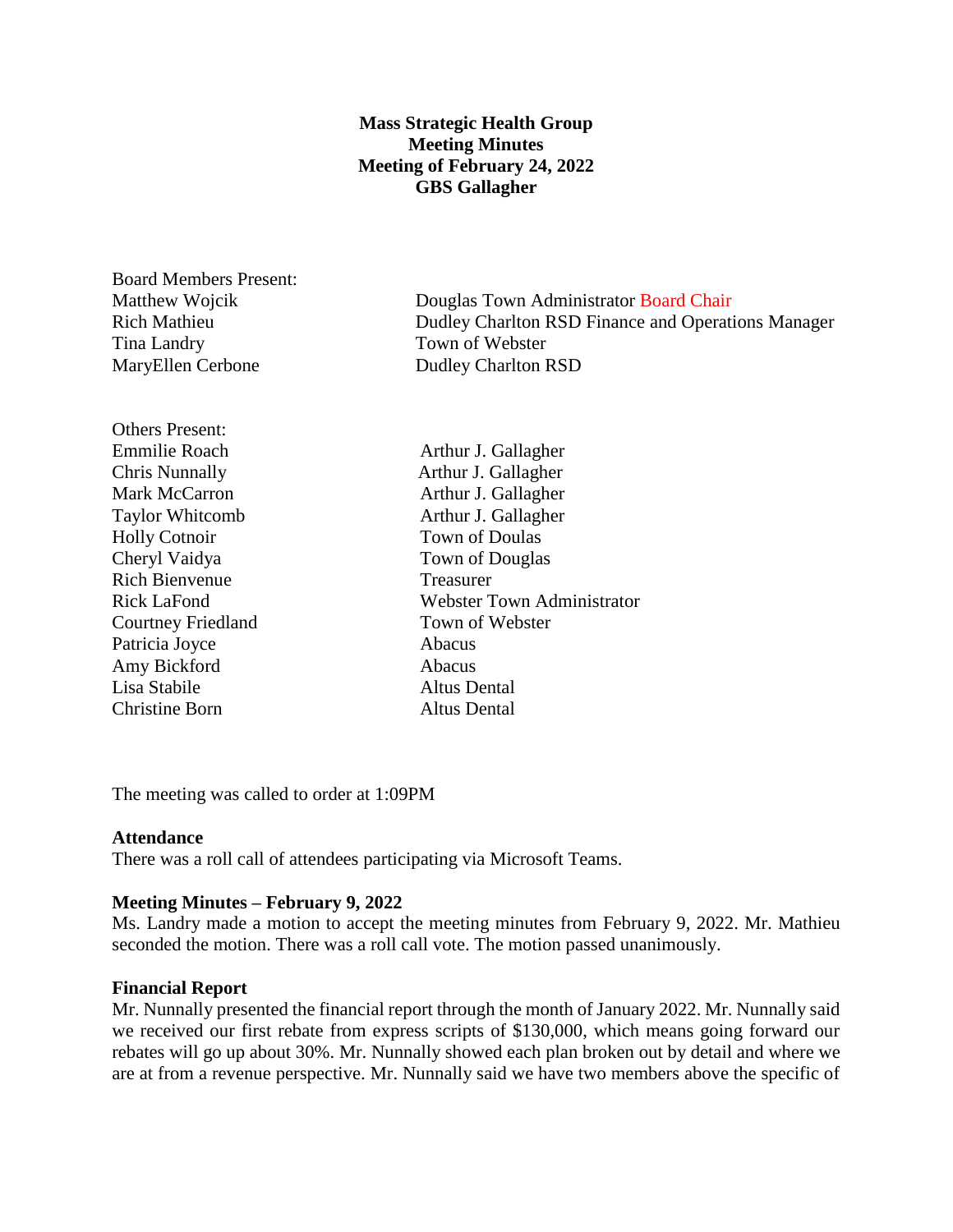\$150,000 with a balance of \$217,387 due back to Massachusetts Strategic Health Group. Mr. Nunnally added there are four people at the 50% specific and we will continue to monitor them.

### **Abacus – Diabetes Care Rewards Program Update**

Ms. Joyce presented the dashboard report-showing enrollment up to 15% just below the municipal book of average at 21%. Ms. Joyce said Abacus is still doing outreach to the members enrolled in the plan and outreach to members who are not registered in the plan to see if they would be interested. Ms. Joyce said 36 medications have been filled since the launch with a pharmacy savings of \$3,931 and \$692 in waived copays. Ms. Joyce explained, as more people become adherent in the program there will be more savings.

### **MSHG Website Presence**

The board discussed the MSHG website presence. Mr. Nunnally said currently we have two websites presences, one through Health Plans Inc. and an administrative site where we do meeting announcement and post minutes. Ms. Landry suggested a link be put on the administrative website that can lead employees to the Health Plans Inc. website to show specifics such as plan documents and information on MSHG programs. Mr. Wojcik said website presence is important and would like there to be a facts page on things MSHG has done. Mr. Nunnally said he would speak with Health Plans Inc. to see the capabilities of improving the current microsite. Mr. Mathieu said he believes the administrative site should have information on who MSHG is and access to the Health Plans Inc. site. Mr. Nunnally said he would do a deeper dive on what we can do to improve the administrative websites and speak with the Gallagher marketing team to best market MSHG.

## **Dental RFP Meeting Results**

Mr. Whitcomb presented the dental request for proposal through Altus dental. Mr. Whitcomb showed two options for a high and low plan. Mr. Whitcomb showed the current dental offerings for each entity in MSHG compared to the proposed offerings through Altus dental including some enhancements. Mr. Whitcomb said overall these two options would ultimately offer additional benefits and cheaper premiums for employees. Mr. Whitcomb also presented a voluntary vision offering to the group.

#### **Initial Renewal Discussion**

Mr. Nunnally presented the initial renewal calculations. Mr. Nunnally said he has met with each group individually. The board requested the Gallagher underwriter Mr. McCarron come to their IAC meetings to review the renewals.

## **MSHG Growth Conversation "Votes Possible"**

Mr. Nunnally said the Town of Northbridge is interested in joining MSHG. Mr. McCarron showed what the projections would be if the board decided to invite the Town of Northbridge into the group. Mr. McCarron said he used claims from August 2019 through July 2020 and August 2020 through July 2021 to project what he believes they would fund at. Mr. McCarron explained in detail how he underwrote the group and said with the expected claims it would be a rate action of 3%. Mr. Nunnally said the Town of Northbridge's IAC has voted to move forward with MSHG.